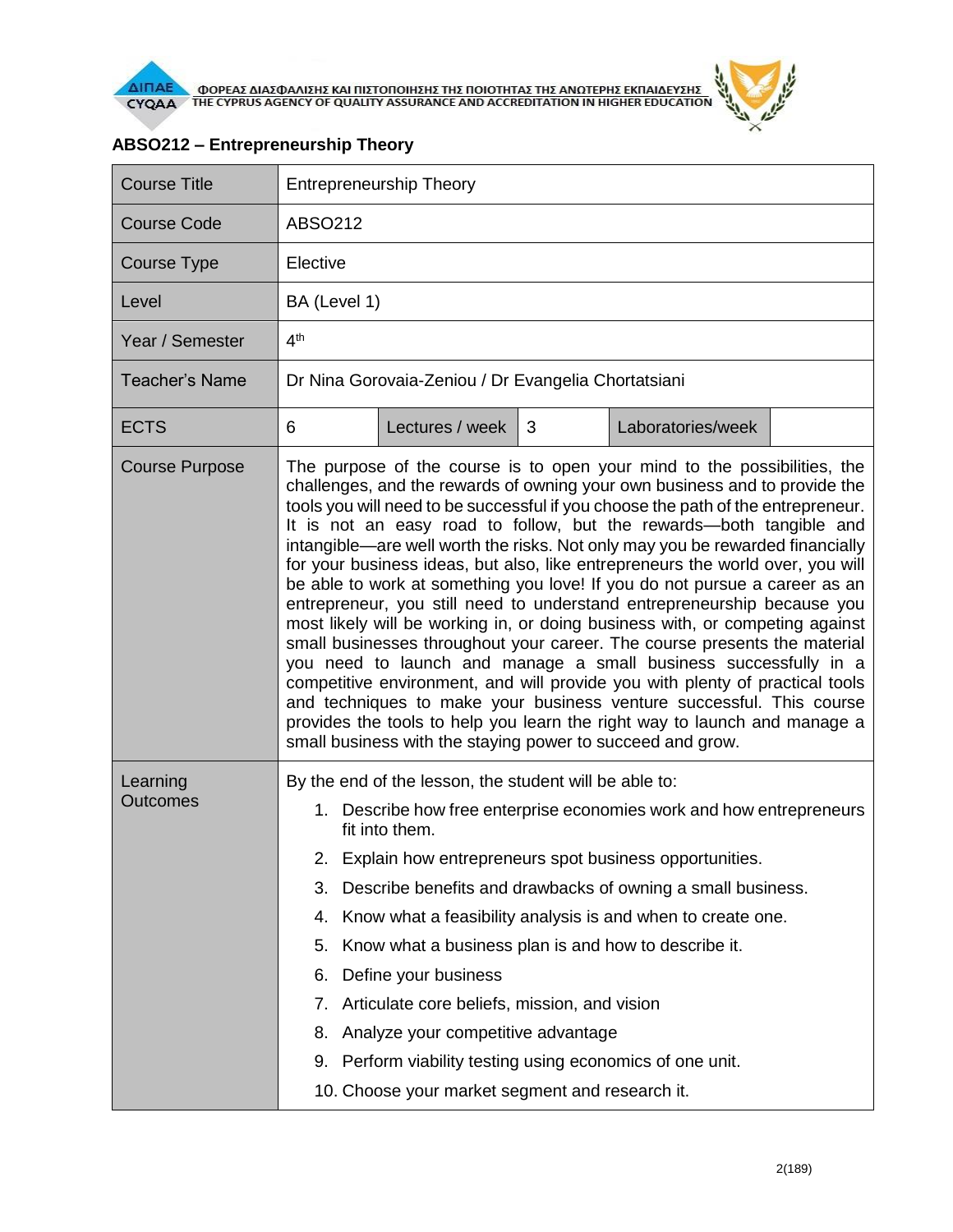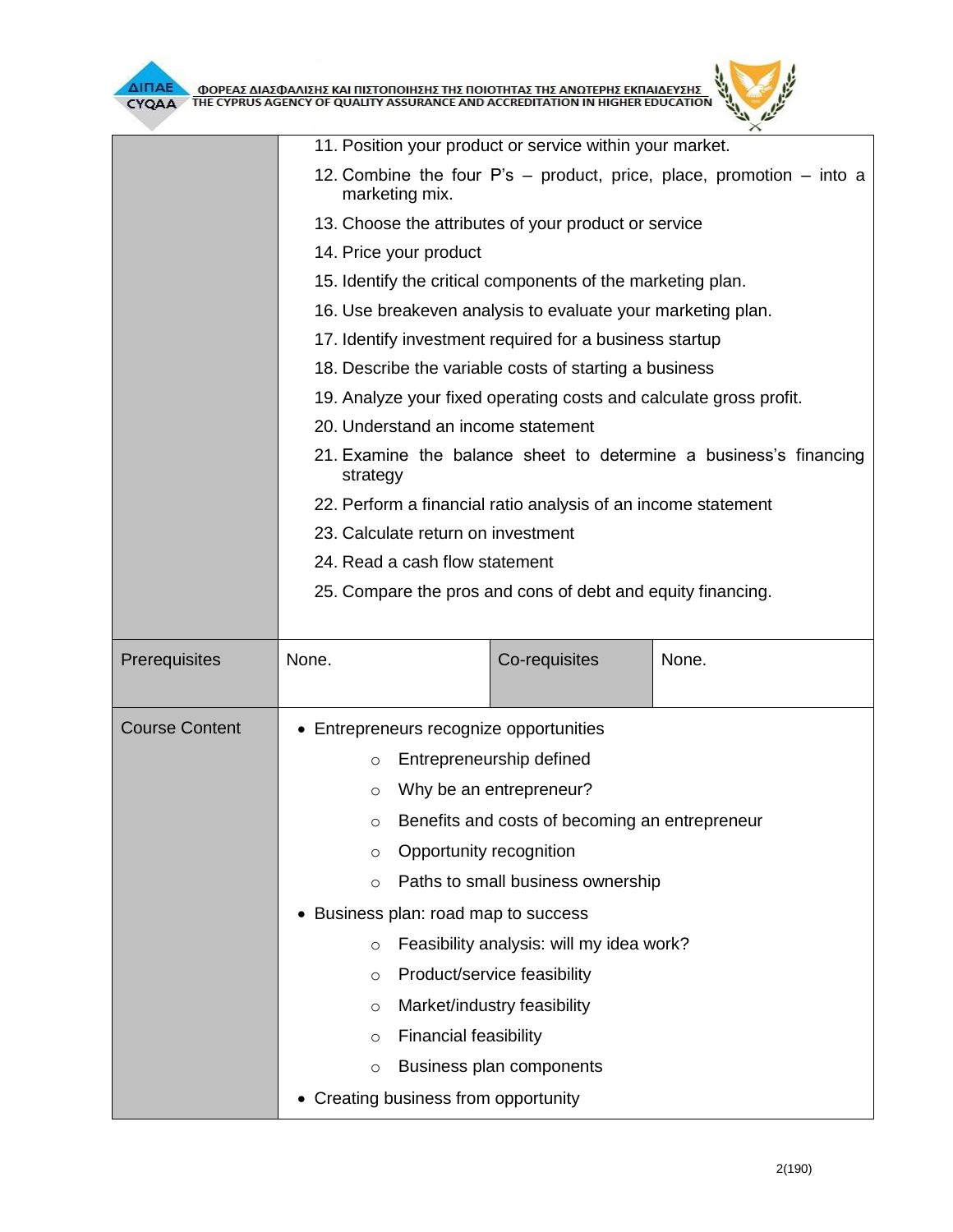|                         | $\circ$                                                                                                                                                                                                                                                                                                                                                | Your competitive advantage                       |                                                                                        |  |  |  |
|-------------------------|--------------------------------------------------------------------------------------------------------------------------------------------------------------------------------------------------------------------------------------------------------------------------------------------------------------------------------------------------------|--------------------------------------------------|----------------------------------------------------------------------------------------|--|--|--|
|                         | $\circ$                                                                                                                                                                                                                                                                                                                                                | Feasibility revisited: the economics of one unit |                                                                                        |  |  |  |
|                         | Determining the value of a business<br>$\circ$                                                                                                                                                                                                                                                                                                         |                                                  |                                                                                        |  |  |  |
|                         | Integrated marketing<br>٠                                                                                                                                                                                                                                                                                                                              |                                                  |                                                                                        |  |  |  |
|                         | Exploring your market<br>$\circ$                                                                                                                                                                                                                                                                                                                       |                                                  |                                                                                        |  |  |  |
|                         | $\circ$                                                                                                                                                                                                                                                                                                                                                | Developing the right marketing mix and plan      |                                                                                        |  |  |  |
|                         | Smart selling and effective customer service<br>$\circ$                                                                                                                                                                                                                                                                                                |                                                  |                                                                                        |  |  |  |
|                         | • Show me the money: finding, securing and managing it                                                                                                                                                                                                                                                                                                 |                                                  |                                                                                        |  |  |  |
|                         | $\circ$                                                                                                                                                                                                                                                                                                                                                | costs                                            | Understanding and managing start-up, fixed and variable                                |  |  |  |
|                         | $\circ$                                                                                                                                                                                                                                                                                                                                                |                                                  | Using financial statement to guide a business                                          |  |  |  |
|                         | $\circ$                                                                                                                                                                                                                                                                                                                                                | Cash flow and taxes                              |                                                                                        |  |  |  |
|                         | $\circ$                                                                                                                                                                                                                                                                                                                                                | <b>Financing strategy</b>                        |                                                                                        |  |  |  |
| Teaching<br>Methodology | The course material is delivered to the students by means of lectures,<br>conducted with the help of power point presentations and short videos.<br>Case studies are analysed and discussed in class.<br>Power point presentations used in class, lecture notes, some of the case<br>studies are available to the students on the e-learning platform. |                                                  |                                                                                        |  |  |  |
| Bibliography            | Textbooks:<br>Mariotti S., Glackin C. Entrepreneurship: starting and operating a small<br>business, 3rd Edition, Pearson, 2013.<br>References:<br>Scarborough N., Cornwall J., Entrepreneurship and effective small business<br>management, 11 <sup>th</sup> Edition, 2015, Pearson.                                                                   |                                                  |                                                                                        |  |  |  |
| Assessment              | midterm tests and a final exam.<br>(b) Weights:<br>Final exam                                                                                                                                                                                                                                                                                          | Two mid-term tests                               | (a) Methods: Students will be assessed with coursework that involves two<br>40%<br>60% |  |  |  |
|                         | (c) Criteria: The assessment criteria are assignment-specific and range from<br>testing problem solving skills, knowledge of the material, and originality of<br>the business ideas.                                                                                                                                                                   |                                                  |                                                                                        |  |  |  |
|                         | (c) Weights:                                                                                                                                                                                                                                                                                                                                           |                                                  |                                                                                        |  |  |  |

 $\theta$